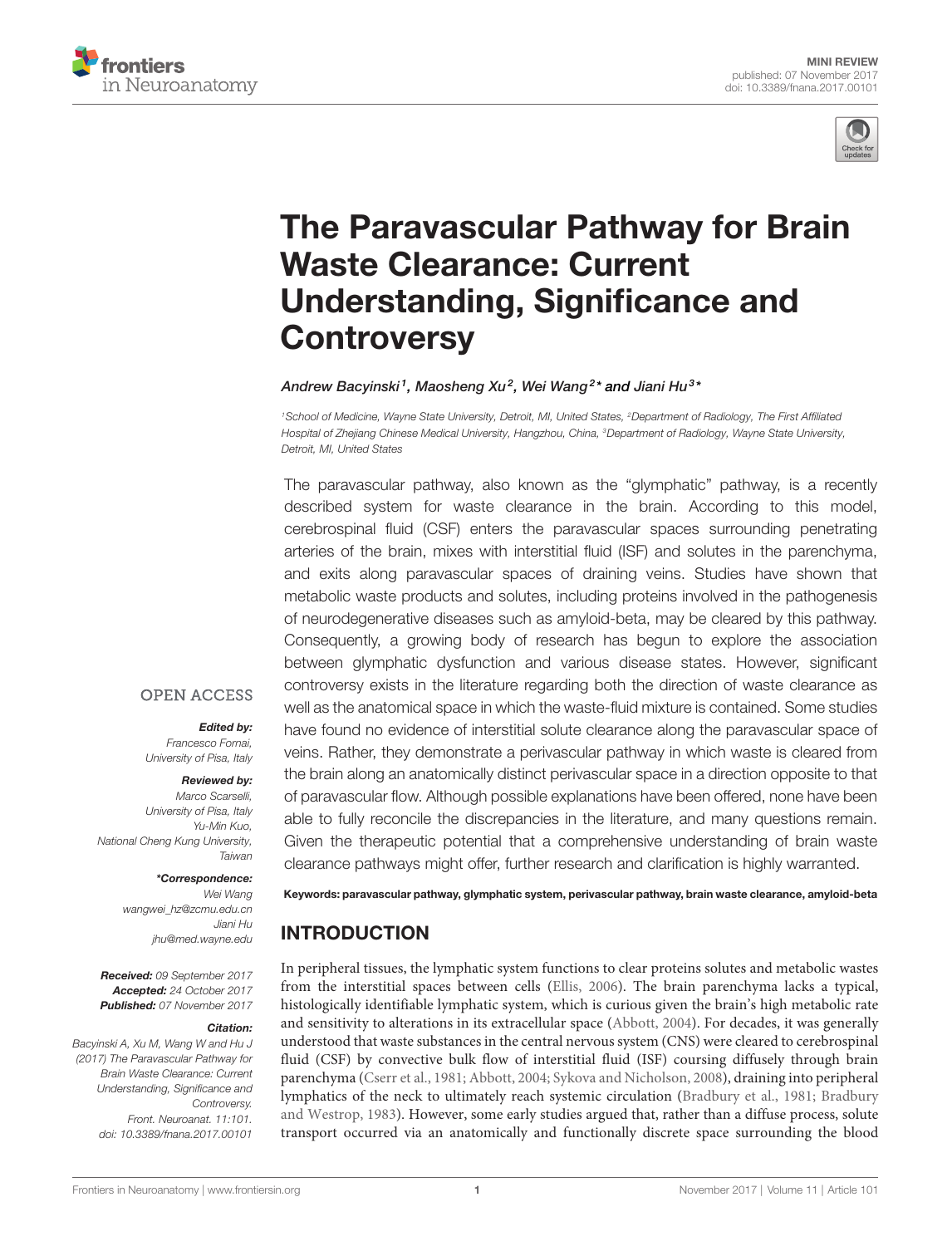vessels of the brain [\(Földi et al.,](#page-5-5) [1968;](#page-5-5) [Rennels et al.,](#page-6-1) [1985,](#page-6-1) [1990\)](#page-6-2). This space, termed the paravascular space, was later identified as a possible route for the clearance of glucose, lactate and amyloid beta [\(Ball et al.,](#page-5-6) [2010\)](#page-5-6).

Recently, a team of researchers headed by Iliff and Nedergaard fully characterized the paravascular space as a pathway for the clearance of interstitial solutes. By tracking the movement of small fluorescent tracers, they showed that CSF enters the brain parenchyma along para-arterial spaces, mixes with ISF and solutes, and follows para-venous spaces to ultimately be removed from the brain. This paravascular pathway was termed the ''glymphatic'' system due to its dependence on glial cells and functional similarity to the peripheral lymphatic system [\(Iliff](#page-5-7) [et al.,](#page-5-7) [2012\)](#page-5-7).

Since its discovery, significant research has been conducted on the paravascular pathway, further elucidating its physiological function and possible role in disease. However, disagreement still exists in the literature regarding the structures involved in interstitial waste clearance and the direction of fluid flow. This brief review article will examine the anatomy, function and clinical significance of the paravascular pathway, as well as the controversy associated with it. An examination of what is currently known and what remains to be clarified may provide inspiration for future research on this clinically important topic.

## ANATOMY OF THE SPACES SURROUNDING THE CEREBRAL VASCULATURE

The brain is vascularized by the anterior and posterior cerebral circulation [\(Prince and Ahn,](#page-6-3) [2013\)](#page-6-3). At the surface of the cortex, cerebral arteries form pial arteries, which extend through the subarachnoid and subpial spaces. Leptomeningeal cells forming a pial sheath are reflected from the surface of the brain to coat these arteries and veins in the CSF-containing subarachnoid space [\(Weller,](#page-6-4) [2005;](#page-6-4) [Bakker et al.,](#page-5-8) [2016\)](#page-5-8). As pial arteries enter the brain parenchyma, they transition into penetrating arterioles with a surrounding paravascular space, known as the Virchow-Robin space [\(Zhang et al.,](#page-7-0) [1990\)](#page-7-0). This donut-shaped space surrounding the vasculature contains CSF and is bounded by a pial sheath internally and the basement membrane of astrocytic endfeet, known as the glia limitans, externally (**[Figure 1](#page-2-0)**; [Weller et al.,](#page-6-5) [2009;](#page-6-5) [Jessen et al.,](#page-6-6) [2015;](#page-6-6) [Bakker et al.,](#page-5-8) [2016\)](#page-5-8). Recent evidence suggests that, in rodent models, no pial sheath is found at the internal boundary of the paravascular space [\(Bedussi et al.,](#page-5-9) [2017\)](#page-5-9), and this space forms a continuous fluid compartment with the subarachnoid space [\(Bedussi et al.,](#page-5-10) [2015\)](#page-5-10). However, as reviewed by [Brinker et al.](#page-5-11) [\(2014\)](#page-5-11) there may be structural differences between rodents and humans regarding the continuity of the paravascular and subarachnoid spaces.

Another space exists within the arterial tunica media, between the middle layers of the basement membrane of arterial smooth muscle cells (**[Figure 1](#page-2-0)**). This structure, known as the perivascular space, is also a conduit for fluid flow. Multiple studies have demonstrated its involvement in ISF and solute flux from the brain parenchyma to the cervical lymphatic system in a direction opposite to that of blood flow [\(Carare et al.,](#page-5-12) [2008;](#page-5-12) [Weller et al.,](#page-6-5) [2009;](#page-6-5) [Abbott,](#page-5-13) [2013;](#page-5-13) [Hawkes et al.,](#page-5-14) [2014;](#page-5-14) [Bakker et al.,](#page-5-8) [2016;](#page-5-8) [Morris et al.,](#page-6-7) [2016;](#page-6-7) [Ueno et al.,](#page-6-8) [2016\)](#page-6-8). Retrograde fluid flow through this space forms the crux of the controversy surrounding the paravascular pathway and will be discussed later.

As penetrating arterioles dive deeper into the parenchyma and narrow to form capillaries, the smooth muscle layer and pial sheath are abolished, and both the paravascular and perivascular spaces become continuous with the endothelial basal lamina [\(Morris et al.,](#page-6-7) [2016\)](#page-6-7). This structure is a thin matrix derived from endothelial and astrocytic elements [\(Bakker et al.,](#page-5-8) [2016;](#page-5-8) [Morris et al.,](#page-6-7) [2016\)](#page-6-7). As capillaries continue to form venules and veins, this fluid-filled space expands and becomes bounded by the venous wall internally and the glia limitans externally (**[Figure 1](#page-2-0)**). Thus, the paravascular space is a continuous compartment from arteries to capillaries to veins.

# PROPOSED MODEL FOR GLYMPHATIC FLUID FLOW

With a working anatomical understanding of the compartments surrounding the cerebral vasculature, we can now turn our attention to the model of paravascular fluid flow. As described, the glymphatic system is composed of a unidirectional current of fluid flowing through the paravascular space of penetrating arteries and arterioles to that of large caliber parenchymal draining veins [\(Iliff et al.,](#page-5-7) [2012\)](#page-5-7). The schematic, seen in **[Figure 2](#page-3-0)**, shows CSF entering the brain along the Virchow-Robins space and flowing centrally into brain parenchyma within the para-arterial compartment and capillary basal lamina. Due to the loose composition of the basal lamina, there is little resistance to CSF influx [\(Jessen et al.,](#page-6-6) [2015\)](#page-6-6). Large solutes (>100 kDa) present in CSF that lack a specific molecular transport pathway are unable to pass through the 20–50 nm clefts that separate astrocytic endfeet of the glia limitans and are constrained to this space, flowing along the capillary basal lamina as it becomes continuous with the perivenous space [\(Iliff et al.,](#page-5-15) [2013;](#page-5-15) [Jessen](#page-6-6) [et al.,](#page-6-6) [2015\)](#page-6-6). CSF water, ions, and small solutes (<100 kDa) may enter the interstitial space through aquaporin-4 (AQP4) channels, ion transporters or channels, and astrocytic endfeet clefts, respectively [\(Iliff et al.,](#page-5-7) [2012,](#page-5-7) [2013;](#page-5-15) [Hubbard et al.,](#page-5-16) [2015;](#page-5-16) [Jessen et al.,](#page-6-6) [2015\)](#page-6-6). After mixing with ISF and interstitial solutes, this fluid re-enters the paravascular space of draining veins by similar mechanisms. From this space, waste may ultimately be cleared from the brain by draining into cervical lymphatics, dispersing into the subarachnoid CSF, or crossing the vasculature to enter the bloodstream [\(Iliff et al.,](#page-5-7) [2012;](#page-5-7) [Tarasoff-Conway et al.,](#page-6-9) [2015;](#page-6-9) [Louveau et al.,](#page-6-10) [2016\)](#page-6-10). Additionally, lymphatic vessels lining the dural sinuses have recently been identified [\(Louveau et al.,](#page-6-11) [2015\)](#page-6-11). These meningeal vessels may play an important role in draining glymphatic fluid and solutes to deep cervical lymph nodes and other peripheral structures.

Consistent with previous observations [\(Cserr et al.,](#page-5-2) [1981;](#page-5-2) [Geer](#page-5-17) [and Grossman,](#page-5-17) [1997;](#page-5-17) [Abbott,](#page-5-1) [2004\)](#page-5-1), it was postulated by Iliff and Nedergaard that the transport of CSF and solutes through the glymphatic pathway was driven by convective bulk flow,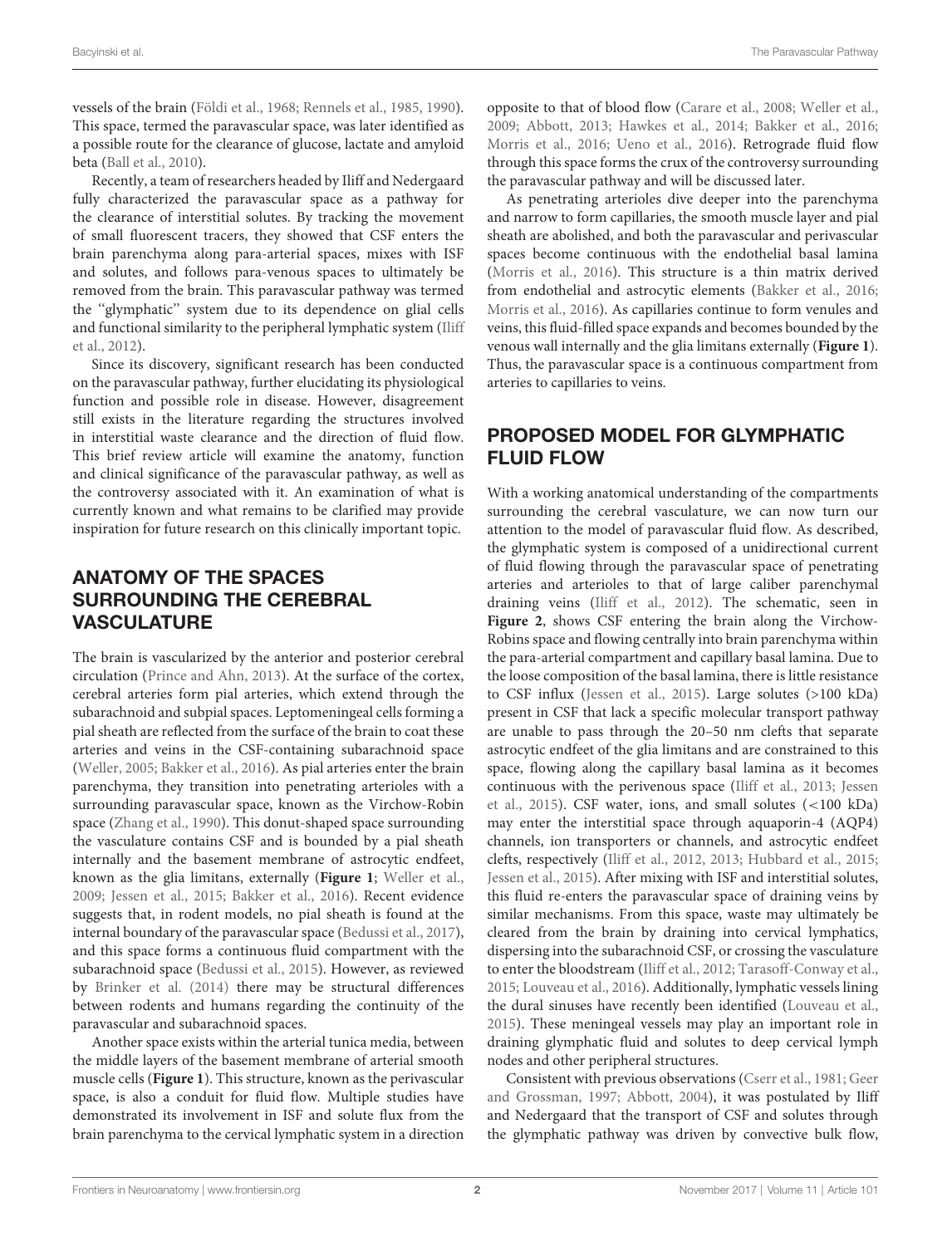

<span id="page-2-0"></span>which is characterized by the concomitant movement of water and solutes due to changes in pressure gradients [\(Iliff et al.,](#page-5-7) [2012\)](#page-5-7). They hypothesized that high pressure arterial pulsations, combined with low pressure paravenous spaces and increased expression of AQP4 in paravenous astrocytic endfeet, may create an arteriovenous hydrostatic gradient that drives paravascular CSF bulk flow and ISF clearance [\(Iliff et al.,](#page-5-7) [2012\)](#page-5-7). Further

evidence suggests that respiration, vasomotor wave fluctuations, and body posture may also contribute to this mechanism [\(Lee](#page-6-12) [et al.,](#page-6-12) [2015;](#page-6-12) [Kiviniemi et al.,](#page-6-13) [2016\)](#page-6-13). Recently, however, the bulk flow hypothesis has been challenged [\(Hladky and Barrand,](#page-5-18) [2014;](#page-5-18) [Asgari et al.,](#page-5-19) [2016\)](#page-5-19). Future studies investigating the forces driving fluid flow through the paravascular pathway are expected.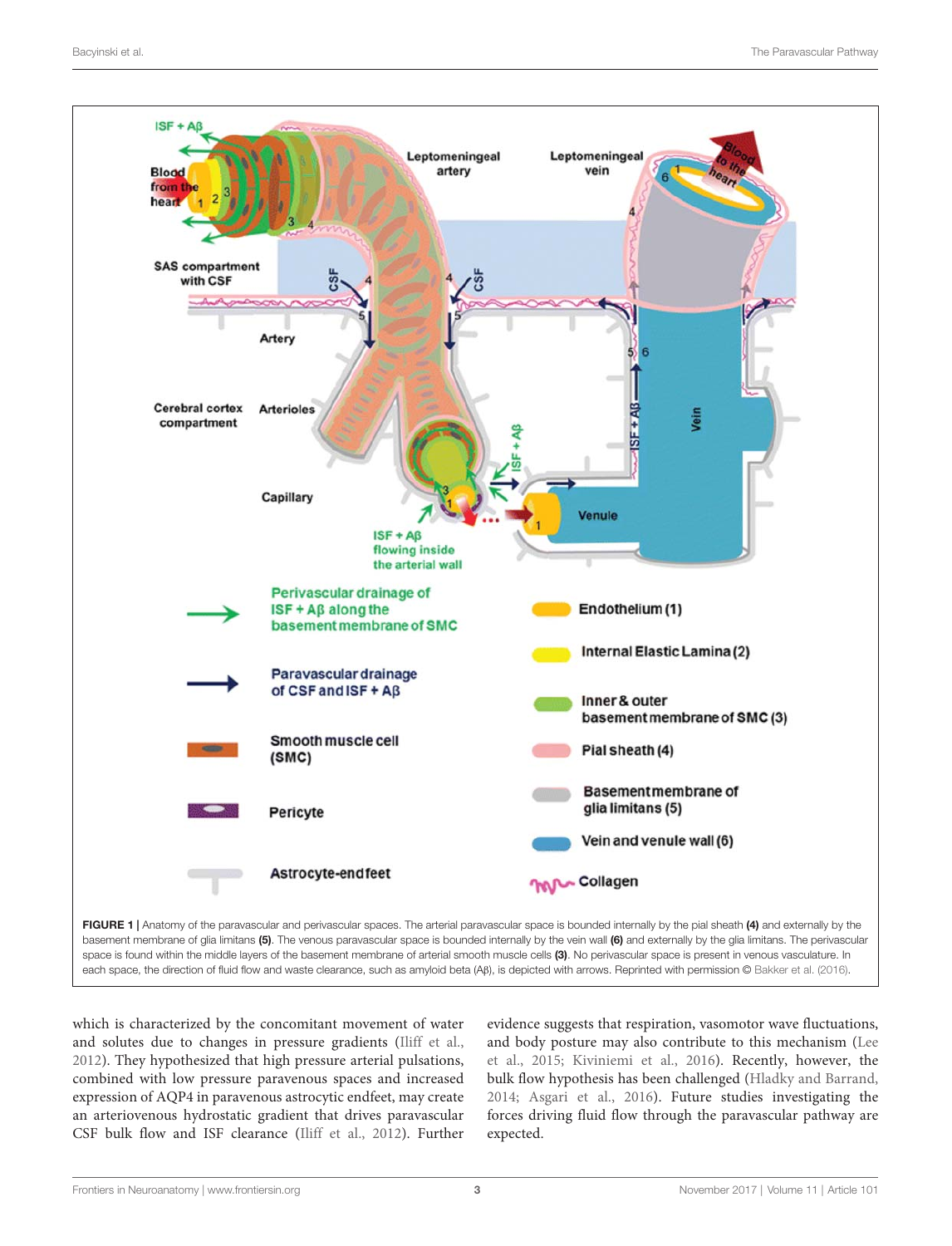

# <span id="page-3-0"></span>FUNCTION AND SIGNIFICANCE OF THE PARAVASCULAR PATHWAY

The glymphatic system allows for intimate exchange between CSF and ISF, and is involved in the delivery of nutrients to brain parenchyma and interstitial waste clearance [\(Matsumae et al.,](#page-6-14) [2016\)](#page-6-14). Recent studies have demonstrated that apolipoprotein E, small lipid molecules and signaling molecules may be delivered from CSF to the brain parenchyma via the glymphatic pathway [\(Rangroo Thrane et al.,](#page-6-15) [2013;](#page-6-15) [Achariyar et al.,](#page-5-20) [2016\)](#page-5-20). ApoE, a compound highly expressed by the choroid plexus and the predominant apolipoprotein in CSF, is a major carrier of cholesterol and is essential for neuron function and plasticity. Although this lipoprotein is locally produced by astrocytes, glymphatic transport of CSF-derived ApoE may facilitate a wider distribution in the brain parenchyma. It is likely that the glymphatic pathway also contributes to the distribution of other growth factors, neuromodulators, carrier proteins, and nutrients [\(Kress et al.,](#page-6-16) [2014\)](#page-6-16). Additionally, the paravascular system might serve as a useful pathway for drug delivery to the brain [\(Hadaczek](#page-5-21) [et al.,](#page-5-21) [2006\)](#page-5-21).

It is well established that the glymphatic system participates in the removal of amyloid beta (Aβ), a pathological hallmark of Alzheimer disease, from the brain [\(Tarasoff-Conway et al.,](#page-6-9) [2015;](#page-6-9) [Simon and Iliff,](#page-6-17) [2016\)](#page-6-17). Iliff and Nedergaard originally demonstrated that the clearance of radiolabeled Aβ injected into brain parenchyma was cleared via paravascular routes. Moreover, they found that this process was dependent on AQP4, as AQP4-knockout mice showed a 55% reduction in Aβ clearance compared to controls [\(Iliff et al.,](#page-5-7) [2012\)](#page-5-7). A later study explored Aβ clearance in the aging brain and found a 40% reduction in old mice compared to young, accompanied by decreased arterial pulsatility and AQP4 expression [\(Kress et al.,](#page-6-16) [2014\)](#page-6-16). Other studies have found decreased glymphatic Aβ clearance in various disease state models, including sleep deprivation [\(Xie](#page-7-1) [et al.,](#page-7-1) [2013\)](#page-7-1), depression [\(Xia et al.,](#page-6-18) [2017\)](#page-6-18) and obstructive sleep apnea [\(Ju et al.,](#page-6-19) [2016\)](#page-6-19). In contrast, exercise [\(He et al.,](#page-5-22) [2017\)](#page-5-22) and omega-3 fatty acids [\(Ren et al.,](#page-6-20) [2017\)](#page-6-20) have been associated with improved glymphatic Aβ removal. Not surprisingly, dysfunction of the paravascular pathway may serve as an early biomarker of Alzheimer disease [\(Peng et al.,](#page-6-21) [2016\)](#page-6-21), and novel methods of evaluating glymphatic function are currently being developed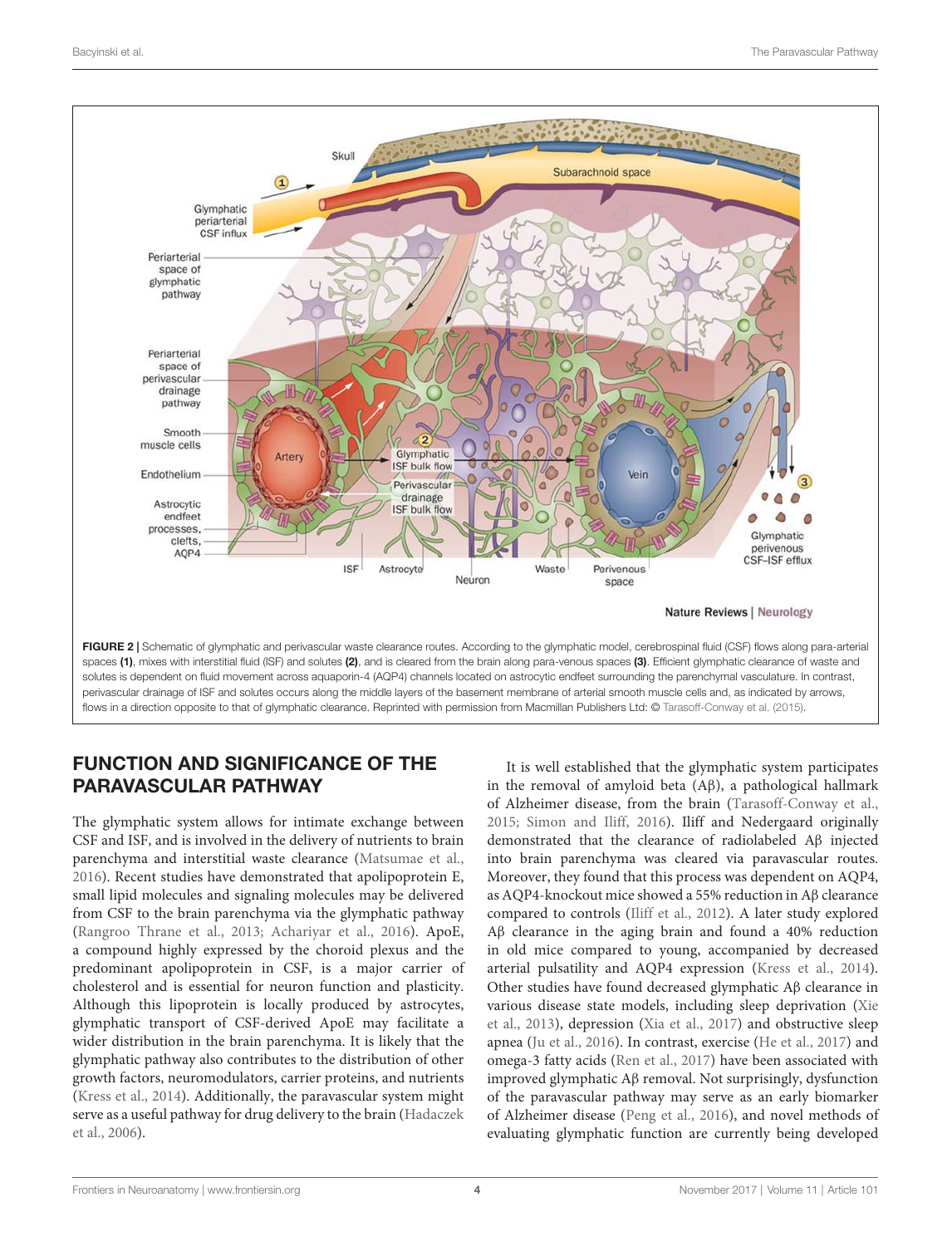[\(Yang et al.,](#page-7-2) [2013;](#page-7-2) [Eide and Ringstad,](#page-5-23) [2015;](#page-5-23) [Huffman et al.,](#page-5-24) [2016;](#page-5-24) [Kiviniemi et al.,](#page-6-13) [2016;](#page-6-13) [Ramirez et al.,](#page-6-22) [2016;](#page-6-22) [Rivera-Rivera et al.,](#page-6-23) [2016;](#page-6-23) [Taoka et al.,](#page-6-24) [2017\)](#page-6-24).

In addition to Aβ clearance, the glymphatic system may be involved in the removal of other interstitial solutes and metabolites. By measuring the lactate concentration in the brains and cervical lymph nodes of awake and sleeping mice, [Lundgaard](#page-6-25) [et al.](#page-6-25) [\(2017\)](#page-6-25) demonstrated that lactate can exit the CNS via the paravascular pathway. Their analysis took advantage of the substantiated hypothesis that glymphatic function is promoted during sleep [\(Xie et al.,](#page-7-1) [2013;](#page-7-1) [Lee et al.,](#page-6-12) [2015;](#page-6-12) [Liu et al.,](#page-6-26) [2017\)](#page-6-26). In another study, [Iliff et al.](#page-5-25) [\(2014\)](#page-5-25) showed that tau, a protein implicated in progressive neurodegenerative diseases, is also cleared by this pathway. Moreover, they demonstrated that glymphatic function is impaired after traumatic brain injury, which is clinically relevant given that common biomarkers for this insult are transported to the peripheral blood via the paravascular pathway [\(Plog et al.,](#page-6-27) [2015\)](#page-6-27). There is also evidence that alpha-synuclein, a protein involved in neurodegenerative diseases such as Parkinson's disease, may also be cleared, and possibly spread, by this pathway [\(Valdinocci et al.,](#page-6-28) [2017\)](#page-6-28).

As dysfunction of the glymphatic system has been implicated in many disease states, including neurodegenerative disease [\(Iliff](#page-5-7) [et al.,](#page-5-7) [2012,](#page-5-7) [2014\)](#page-5-25), microinfarcts [\(Venkat et al.,](#page-6-29) [2017;](#page-6-29) [Wang](#page-6-30) [et al.,](#page-6-30) [2017\)](#page-6-30), migraines [\(Schain et al.,](#page-6-31) [2017\)](#page-6-31), diabetes [\(Jiang](#page-6-32) [et al.,](#page-6-32) [2017\)](#page-6-32) and glaucoma [\(Wostyn et al.,](#page-6-33) [2017\)](#page-6-33), further research on this pathway is highly anticipated. However, the literature suggests that the glymphatic system may not be the only route for waste clearance in the brain. Multiple studies have shown that a perivascular pathway plays an important role in the drainage of ISF and solutes to peripheral structures.

### CONTROVERSY: THE PERIVASCULAR PATHWAY

Evidence for a periarterial pathway for brain waste clearance was demonstrated as early as 1984. [Szentistványi et al.](#page-6-34) [\(1984\)](#page-6-34) discovered that when tracer was injected into the brain parenchyma of mice, it subsequently was found in the periarterial space of major cerebral arteries supplying the tissue. Interestingly, the measured concentration of tracer was much higher within the periarterial space than the surrounding CSF, and no tracer was found along draining veins. In 2008, similar results were demonstrated by [Carare et al.](#page-5-12) [\(2008\)](#page-5-12), who used confocal microscopy to visualize tracer in the basement membrane of capillaries and within the tunica media of penetrating arteries following injection into the gray matter of the caudate and putamen in mice. These results have been verified and expounded upon in more recent experiments [\(Arbel-Ornath](#page-5-26) [et al.,](#page-5-26) [2013;](#page-5-26) [Morris et al.,](#page-6-7) [2016\)](#page-6-7), further lending evidence to the perivascular hypothesis.

The current model for the perivascular pathway depicts ISF and solutes entering the basement membrane of capillaries and following the tunica media of penetrating arteries within the basal lamina of smooth muscle cells. Curiously, solute clearance via the perivascular pathway is in a direction opposite to that of paravascular flow and blood flow (**[Figure 2](#page-3-0)**). From the peri-arterial space, solute may ultimately be cleared from the brain by dispersing in CSF [\(Zhang et al.,](#page-7-3) [1992;](#page-7-3) [Kida](#page-6-35) [et al.,](#page-6-35) [1993;](#page-6-35) [Carare et al.,](#page-5-12) [2008\)](#page-5-12) or directly emptying into peripheral lymphatic tissue surrounding the large arteries of the neck [\(Szentistványi et al.,](#page-6-34) [1984;](#page-6-34) [Shinkai et al.,](#page-6-36) [1995;](#page-6-36) [Weller,](#page-6-4) [2005\)](#page-6-4).

The direction of fluid flow described by the perivascular and paravascular models seems to be the foundation of the controversy in the literature, and may be partially explained by methodological differences between studies. [Bakker et al.](#page-5-8) [\(2016\)](#page-5-8) note that, historically, most studies in which tracer was injected into CSF resulted in paravascular flow, while studies in which tracer was injected into brain parenchyma resulted in perivascular flow. Pressure and volume disturbances from injected tracer [\(Hladky and Barrand,](#page-5-18) [2014\)](#page-5-18), compounded with dispersion forces caused by arterial pulsations [\(Asgari et al.,](#page-5-19) [2016\)](#page-5-19), may account for these differences. In their 2012 study, Iliff and Nedergaard maintained that the small amount of tracer Aβ observed in the periarterial space surrounding the parenchymal injection site was an artifact and did not reflect the natural pathway for solute efflux. In contrast to other studies, they showed that most of the labeled Aβ was localized around capillaries and draining veins following parenchymal injection, demonstrating paravascular flow [\(Iliff et al.,](#page-5-7) [2012\)](#page-5-7). However, other studies have demonstrated that both labeled and native Aβ is predominantly distributed in the walls of arteries, not veins [\(Hawkes et al.,](#page-5-27) [2011,](#page-5-27) [2014\)](#page-5-14). Is there a different explanation?

Another possibility that may account for the discrepancies noted in various studies is that the pathways are in fact two distinct systems functioning simultaneously [\(Morris et al.,](#page-6-7) [2016\)](#page-6-7). At the level of the penetrating arterioles the paravascular and perivascular spaces are separate, and fluid flow through one space does not necessarily preclude flow through the other. A comprehensive and recent review by [Hladky and](#page-5-18) [Barrand](#page-5-18) [\(2014\)](#page-5-18) argues that the two pathways are not mutually exclusive, and both may contribute to interstitial solute clearance depending on the conditions and local environment within the brain. However, other authors have been critical of this idea, suggesting that the concomitant existence of the two pathways would make little sense physiologically, given the opposing directions of fluid flow, especially at the level of the capillary where only one compartment is present [\(Bakker et al.,](#page-5-8) [2016\)](#page-5-8). Furthermore, a recent study found no pial sheath separating the perivascular and paravascular spaces in mice [\(Bedussi et al.,](#page-5-9) [2017\)](#page-5-9), suggesting that the two spaces may be functionally continuous. If this is true in humans, it is unlikely that both pathways would function simultaneously under physiological conditions.

Obviously, many questions concerning the two pathways require further elucidation. Are they distinct compartments in humans or anatomically and functionally continuous? Does normal interstitial solute clearance follow a periarterial route, a paravenous route, or both? Does this process change with disease? What are the driving forces behind these pathways? Further research and clarification is highly anticipated.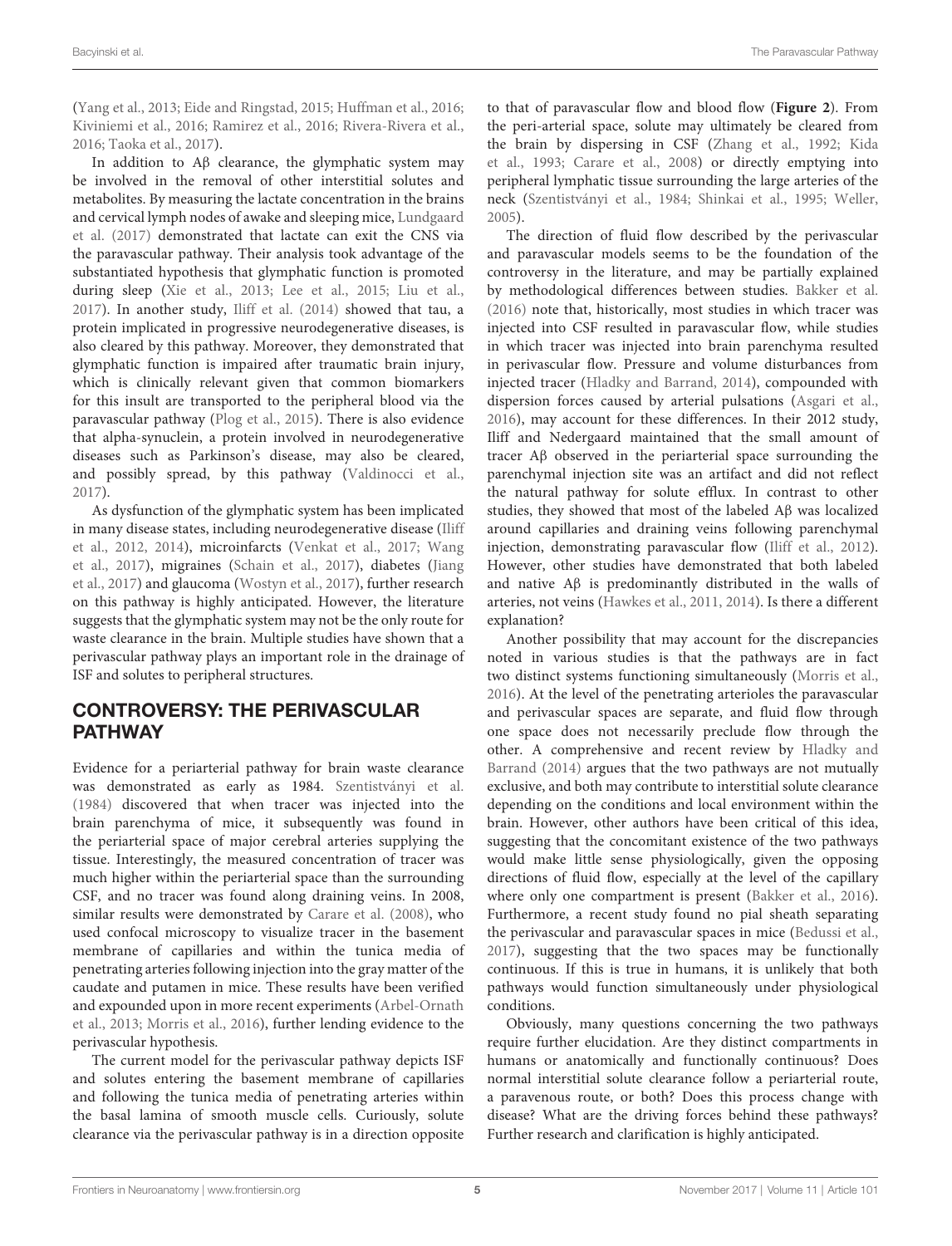### **SUMMARY**

In conclusion, the paravascular pathway is a recently characterized system for waste clearance in the brain. Since its discovery, a growing body of evidence has demonstrated the importance of this discrete system in metabolite and protein removal and, to a lesser extent, nutrient delivery. However, discrepancies in the literature suggest that there may be other mechanisms and complexities by which waste products are cleared to peripheral tissues. A comprehensive understanding of the routes by which brain-derived pathologic proteins and wastes are transported may give insight into the pathophysiology and treatment of neurodegenerative disease. While no explanation to date has been able to fully account for the inconsistencies noted in the literature, the studies reviewed in this article lay a solid foundation for future inquiry and discussion.

## **REFERENCES**

- <span id="page-5-1"></span>Abbott, N. J. (2004). Evidence for bulk flow of brain interstitial fluid: significance for physiology and pathology. Neurochem. Int. 45, 545–552. [doi: 10.1016/j.](https://doi.org/10.1016/j.neuint.2003.11.006) [neuint.2003.11.006](https://doi.org/10.1016/j.neuint.2003.11.006)
- <span id="page-5-13"></span>Abbott, N. J. (2013). Blood-brain barrier structure and function and the challenges for CNS drug delivery. J. Inherit. Metab. Dis. 36, 437–449. [doi: 10.1007/s10545-](https://doi.org/10.1007/s10545-013-9608-0) [013-9608-0](https://doi.org/10.1007/s10545-013-9608-0)
- <span id="page-5-20"></span>Achariyar, T. M., Li, B., Peng, W., Verghese, P. B., Shi, Y., McConnell, E., et al. (2016). Glymphatic distribution of CSF-derived apoE into brain is isoform specific and suppressed during sleep deprivation. Mol. Neurodegener. 11:74. [doi: 10.1186/s13024-016-0138-8](https://doi.org/10.1186/s13024-016-0138-8)
- <span id="page-5-26"></span>Arbel-Ornath, M., Hudry, E., Eikermann-Haerter, K., Hou, S., Gregory, J. L., Zhao, L., et al. (2013). Interstitial fluid drainage is impaired in ischemic stroke and Alzheimer's disease mouse models. Acta Neuropathol. 126, 353–364. [doi: 10.1007/s00401-013-1145-2](https://doi.org/10.1007/s00401-013-1145-2)
- <span id="page-5-19"></span>Asgari, M., de Zélicourt, D., and Kurtcuoglu, V. (2016). Glymphatic solute transport does not require bulk flow. Sci. Rep. 6:38635. [doi: 10.1038/srep38635](https://doi.org/10.1038/srep38635)
- <span id="page-5-8"></span>Bakker, E. N., Bacskai, B. J., Arbel-Ornath, M., Aldea, R., Bedussi, B., Morris, A. W., et al. (2016). Lymphatic clearance of the brain: perivascular, paravascular and significance for neurodegenerative diseases. Cell. Mol. Neurobiol. 36, 181–194. [doi: 10.1007/s10571-015-0273-8](https://doi.org/10.1007/s10571-015-0273-8)
- <span id="page-5-6"></span>Ball, K. K., Cruz, N. F., Mrak, R. E., and Dienel, G. A. (2010). Trafficking of glucose, lactate and amyloid-β from the inferior colliculus through perivascular routes. J. Cereb. Blood Flow Metab. 30, 162–176. [doi: 10.1038/jcbfm.2009.206](https://doi.org/10.1038/jcbfm.2009.206)
- <span id="page-5-9"></span>Bedussi, B., van der Wel, N. N., de Vos, J., van Veen, H., Siebes, M., VanBavel, E., et al. (2017). Paravascular channels, cisterns, and the subarachnoid space in the rat brain: a single compartment with preferential pathways. J. Cereb. Blood Flow Metab. 37, 1374–1385. [doi: 10.1177/0271678x16655550](https://doi.org/10.1177/0271678x16655550)
- <span id="page-5-10"></span>Bedussi, B., van Lier, M. G., Bartstra, J. W., de Vos, J., Siebes, M., VanBavel, E., et al. (2015). Clearance from the mouse brain by convection of interstitial fluid towards the ventricular system. Fluids Barriers CNS 12:23. [doi: 10.1186/s12987-](https://doi.org/10.1186/s12987-015-0019-5) [015-0019-5](https://doi.org/10.1186/s12987-015-0019-5)
- <span id="page-5-3"></span>Bradbury, M. W., Cserr, H. F., and Westrop, R. J. (1981). Drainage of cerebral interstitial fluid into deep cervical lymph of the rabbit. Am. J. Physiol. 240, F329–F336.
- <span id="page-5-4"></span>Bradbury, M. W., and Westrop, R. J. (1983). Factors influencing exit of substances from cerebrospinal fluid into deep cervical lymph of the rabbit. J. Physiol. 339, 519–534. [doi: 10.1113/jphysiol.1983.sp014731](https://doi.org/10.1113/jphysiol.1983.sp014731)
- <span id="page-5-11"></span>Brinker, T., Stopa, E., Morrison, J., and Klinge, P. (2014). A new look at cerebrospinal fluid circulation. Fluids Barriers CNS 11:10. [doi: 10.1186/2045-](https://doi.org/10.1186/2045-8118-11-10) [8118-11-10](https://doi.org/10.1186/2045-8118-11-10)
- <span id="page-5-12"></span>Carare, R. O., Bernardes-Silva, M., Newman, T. A., Page, A. M., Nicoll, J. A., Perry, V. H., et al. (2008). Solutes, but not cells, drain from the brain parenchyma along basement membranes of capillaries and arteries: significance for cerebral amyloid angiopathy and neuroimmunology. Neuropathol. Appl. Neurobiol. 34, 131–144. [doi: 10.1111/j.1365-2990.2007.00926.x](https://doi.org/10.1111/j.1365-2990.2007.00926.x)

#### AUTHOR CONTRIBUTIONS

All the authors contributed substantially to the work, including the concept, literature review, manuscript drafting and final review.

### FUNDING

This work was supported in part by the National Institutes of Health (NIH) through Grant No. R21 CA184682 and RF1 AG057494. Its contents are solely the responsibility of the authors and do not necessarily represent the official views of the NIH. The views, opinions and/or findings contained in this report are those of the author(s) and should not be construed as an official government position, policy or decision unless so designated by other documentation.

- <span id="page-5-2"></span>Cserr, H. F., Cooper, D. N., Suri, P. K., and Patlak, C. S. (1981). Efflux of radiolabeled polyethylene glycols and albumin from rat brain. Am. J. Physiol. 240, F319–F328.
- <span id="page-5-23"></span>Eide, P. K., and Ringstad, G. (2015). MRI with intrathecal MRI gadolinium contrast medium administration: a possible method to assess glymphatic function in human brain. Acta Radiol. Open 4:2058460115609635. [doi: 10.1177/2058460115609635](https://doi.org/10.1177/2058460115609635)
- <span id="page-5-0"></span>Ellis, S. (2006). Structure and function of the lymphatic system: an overview. Br. J. Community Nurs. 11, S4–S6. [doi: 10.12968/bjcn.2006.11.sup2.20841](https://doi.org/10.12968/bjcn.2006.11.sup2.20841)
- <span id="page-5-5"></span>Földi, M., Csillik, B., and Zoltán, O. T. (1968). Lymphatic drainage of the brain. Experientia 24, 1283–1287. [doi: 10.1007/bf02146675](https://doi.org/10.1007/bf02146675)
- <span id="page-5-17"></span>Geer, C. P., and Grossman, S. A. (1997). Interstitial fluid flow along white matter tracts: a potentially important mechanism for the dissemination of primary brain tumors. J. Neurooncol. 32, 193–201. [doi: 10.1023/A:1005761031077](https://doi.org/10.1023/A:1005761031077)
- <span id="page-5-21"></span>Hadaczek, P., Yamashita, Y., Mirek, H., Tamas, L., Bohn, M. C., Noble, C., et al. (2006). The ''perivascular pump'' driven by arterial pulsation is a powerful mechanism for the distribution of therapeutic molecules within the brain. Mol. Ther. 14, 69–78. [doi: 10.1016/j.ymthe.2006.02.018](https://doi.org/10.1016/j.ymthe.2006.02.018)
- <span id="page-5-14"></span>Hawkes, C. A., Jayakody, N., Johnston, D. A., Bechmann, I., and Carare, R. O. (2014). Failure of perivascular drainage of β-amyloid in cerebral amyloid angiopathy. Brain Pathol. 24, 396–403. [doi: 10.1111/bpa.12159](https://doi.org/10.1111/bpa.12159)
- <span id="page-5-27"></span>Hawkes, C. A., Härtig, W., Kacza, J., Schliebs, R., Weller, R. O., Nicoll, J. A., et al. (2011). Perivascular drainage of solutes is impaired in the ageing mouse brain and in the presence of cerebral amyloid angiopathy. Acta Neuropathol. 121, 431–443. [doi: 10.1007/s00401-011-0801-7](https://doi.org/10.1007/s00401-011-0801-7)
- <span id="page-5-22"></span>He, X. F., Liu, D. X., Zhang, Q., Liang, F. Y., Dai, G. Y., Zeng, J. S., et al. (2017). Voluntary exercise promotes glymphatic clearance of amyloid β and reduces the activation of astrocytes and microglia in aged mice. Front. Mol. Neurosci. 10:144. [doi: 10.3389/fnmol.2017.00144](https://doi.org/10.3389/fnmol.2017.00144)
- <span id="page-5-18"></span>Hladky, S. B., and Barrand, M. A. (2014). Mechanisms of fluid movement into, through and out of the brain: evaluation of the evidence. Fluids Barriers CNS 11:26. [doi: 10.1186/2045-8118-11-26](https://doi.org/10.1186/2045-8118-11-26)
- <span id="page-5-16"></span>Hubbard, J. A., Hsu, M. S., Seldin, M. M., and Binder, D. K. (2015). Expression of the astrocyte water channel aquaporin-4 in the mouse brain. ASN Neuro 7:1759091415605486. [doi: 10.1177/1759091415605486](https://doi.org/10.1177/1759091415605486)
- <span id="page-5-24"></span>Huffman, J., Phillips, S., Taylor, G. T., and Paul, R. (2016). The emerging field of perivascular flow dynamics: biological relevance and clinical applications. Technol. Innov. 18, 63–74. [doi: 10.21300/18.1.2016.63](https://doi.org/10.21300/18.1.2016.63)
- <span id="page-5-25"></span>Iliff, J. J., Chen, M. J., Plog, B. A., Zeppenfeld, D. M., Soltero, M., Yang, L., et al. (2014). Impairment of glymphatic pathway function promotes tau pathology after traumatic brain injury. J. Neurosci. 34, 16180–16193. [doi: 10.1523/JNEUROSCI.3020-14.2014](https://doi.org/10.1523/JNEUROSCI.3020-14.2014)
- <span id="page-5-15"></span>Iliff, J. J., Lee, H., Yu, M., Feng, T., Logan, J., Nedergaard, M., et al. (2013). Brainwide pathway for waste clearance captured by contrast-enhanced MRI. J. Clin. Invest. 123, 1299–1309. [doi: 10.1172/JCI67677](https://doi.org/10.1172/JCI67677)
- <span id="page-5-7"></span>Iliff, J. J., Wang, M., Liao, Y., Plogg, B. A., Peng, W., Gundersen, G. A., et al. (2012). A paravascular pathway facilitates CSF flow through the brain parenchyma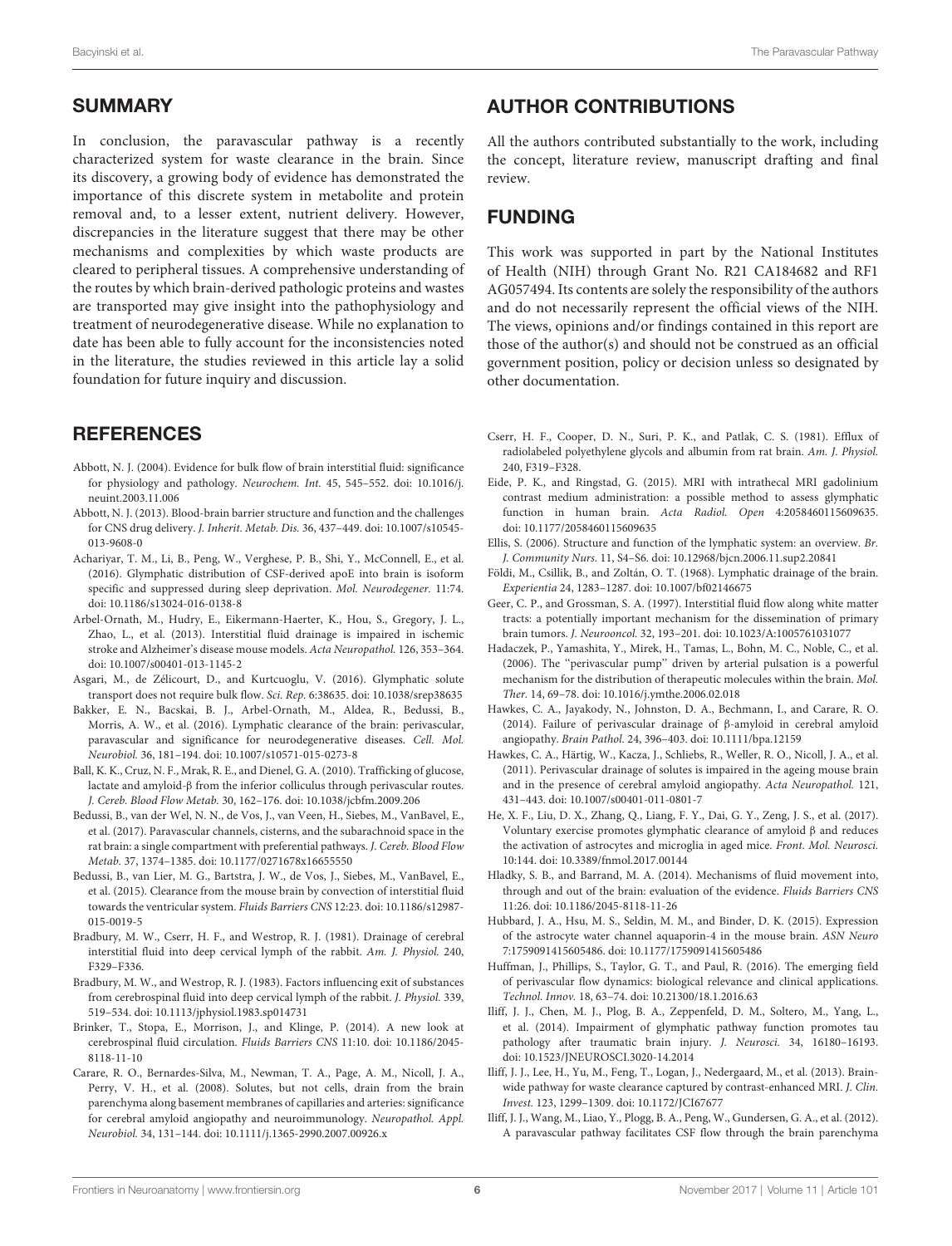and the clearance of interstitial solutes, including amyloid β. Sci. Transl. Med. 4:147ra111. [doi: 10.1126/scitranslmed.3003748](https://doi.org/10.1126/scitranslmed.3003748)

- <span id="page-6-6"></span>Jessen, N. A., Munk, A. S., Lundgaard, I., and Nedergaard, M. (2015). The glymphatic system: a beginner's guide. Neurochem. Res. 40, 2583–2599. [doi: 10.1007/s11064-015-1581-6](https://doi.org/10.1007/s11064-015-1581-6)
- <span id="page-6-32"></span>Jiang, Q., Zhang, L., Ding, G., Davoodi-Bojd, E., Li, Q., Li, L., et al. (2017). Impairment of the glymphatic system after diabetes. J. Cereb. Blood Flow Metab. 37, 1326–1337. [doi: 10.1177/0271678x16654702](https://doi.org/10.1177/0271678x16654702)
- <span id="page-6-19"></span>Ju, Y. E., Finn, M. B., Sutphen, C. L., Herries, E. M., Jerome, G. M., Ladenson, J. H., et al. (2016). Obstructive sleep apnea decreases central nervous system-derived proteins in the cerebrospinal fluid. Ann. Neurol. 80, 154–159. [doi: 10.1002/ana.](https://doi.org/10.1002/ana.24672) [24672](https://doi.org/10.1002/ana.24672)
- <span id="page-6-35"></span>Kida, S., Pantazis, A., and Weller, R. O. (1993). CSF drains directly from the subarachnoid space into nasal lymphatics in the rat. Anatomy, histology and immunological significance. Neuropathol. Appl. Neurobiol. 19, 480–488. [doi: 10.1111/j.1365-2990.1993.tb00476.x](https://doi.org/10.1111/j.1365-2990.1993.tb00476.x)
- <span id="page-6-13"></span>Kiviniemi, V., Wang, X., Korhonen, V., Keinänen, T., Tuovinen, T., Autio, J., et al. (2016). Ultra-fast magnetic resonance encephalography of physiological brain activity—Glymphatic pulsation mechanisms? J. Cereb. Blood Flow Metab. 36, 1033–1045. [doi: 10.1177/0271678X15622047](https://doi.org/10.1177/0271678X15622047)
- <span id="page-6-16"></span>Kress, B. T., Iliff, J. J., Xia, M., Wang, M., Wei, H. S., Zeppenfeld, D., et al. (2014). Impairment of paravascular clearance pathways in the aging brain. Ann. Neurol. 76, 845–861. [doi: 10.1002/ana.24271](https://doi.org/10.1002/ana.24271)
- <span id="page-6-12"></span>Lee, H., Xie, L., Yu, M., Kang, H., Feng, T., Deane, R., et al. (2015). The effect of body posture on brain glymphatic transport. J. Neurosci. 35, 11034–11044. [doi: 10.1523/JNEUROSCI.1625-15.2015](https://doi.org/10.1523/JNEUROSCI.1625-15.2015)
- <span id="page-6-26"></span>Liu, D. X., He, X., Wu, D., Zhang, Q., Yang, C., Liang, F. Y., et al. (2017). Continuous theta burst stimulation facilitates the clearance efficiency of the glymphatic pathway in a mouse model of sleep deprivation. Neurosci. Lett. 653, 189–194. [doi: 10.1016/j.neulet.2017.05.064](https://doi.org/10.1016/j.neulet.2017.05.064)
- <span id="page-6-10"></span>Louveau, A., Da Mesquita, S., and Kipnis, J. (2016). Lymphatics in neurological disorders: a neuro-lympho-vascular component of multiple sclerosis and Alzheimer's disease? Neuron 91, 957–973. [doi: 10.1016/j.neuron.](https://doi.org/10.1016/j.neuron.2016.08.027) [2016.08.027](https://doi.org/10.1016/j.neuron.2016.08.027)
- <span id="page-6-11"></span>Louveau, A., Smirnov, I., Keyes, T. J., Eccles, J. D., Rouhani, S. J., Peske, J. D., et al. (2015). Structural and functional features of central nervous system lymphatic vessels. Nature 523, 337–341. [doi: 10.1038/nature14432](https://doi.org/10.1038/nature14432)
- <span id="page-6-25"></span>Lundgaard, I., Lu, M. L., Yang, E., Peng, W., Mestre, H., Hitomi, E., et al. (2017). Glymphatic clearance controls state-dependent changes in brain lactate concentration. J. Cereb. Blood Flow Metab. 37, 2112–2124. [doi: 10.1177/0271678x16661202](https://doi.org/10.1177/0271678x16661202)
- <span id="page-6-14"></span>Matsumae, M., Atsumi, H., Hirayama, A., Hayashi, N., Takizawa, K., Sano, F., et al. (2016). A new look at cerebrospinal fluid motion. No Shinkei Geka 44, 909–924. [doi: 10.11477/mf.1436203402](https://doi.org/10.11477/mf.1436203402)
- <span id="page-6-7"></span>Morris, A. W., Sharp, M. M., Albargothy, N. J., Fernandes, R., Hawkes, C. A., Verma, A., et al. (2016). Vascular basement membranes as pathways for the passage of fluid into and out of the brain. Acta Neuropathol. 131, 725–736. [doi: 10.1007/s00401-016-1555-z](https://doi.org/10.1007/s00401-016-1555-z)
- <span id="page-6-21"></span>Peng, W., Achariyar, T. M., Li, B., Liao, Y., Mestre, H., Hitomi, E., et al. (2016). Suppression of glymphatic fluid transport in a mouse model of Alzheimer's disease. Neurobiol. Dis. 93, 215–225. [doi: 10.1016/j.nbd.2016.05.015](https://doi.org/10.1016/j.nbd.2016.05.015)
- <span id="page-6-27"></span>Plog, B. A., Dashnaw, M. L., Hitomi, E., Peng, W., Liao, Y., Lou, N., et al. (2015). Biomarkers of traumatic injury are transported from brain to blood via the glymphatic system. J. Neurosci. 35, 518–526. [doi: 10.1523/JNEUROSCI.3742-](https://doi.org/10.1523/JNEUROSCI.3742-14.2015) [14.2015](https://doi.org/10.1523/JNEUROSCI.3742-14.2015)
- <span id="page-6-3"></span>Prince, E. A., and Ahn, S. H. (2013). Basic vascular neuroanatomy of the brain and spine: what the general interventional radiologist needs to know. Semin. Intervent. Radiol. 30, 234–239. [doi: 10.1055/s-0033-1353475](https://doi.org/10.1055/s-0033-1353475)
- <span id="page-6-22"></span>Ramirez, J., Berezuk, C., McNeely, A. A., Gao, F., McLaurin, J., and Black, S. E. (2016). Imaging the perivascular space as a potential biomarker of neurovascular and neurodegenerative diseases. Cell. Mol. Neurobiol. 36, 289–299. [doi: 10.1007/s10571-016-0343-6](https://doi.org/10.1007/s10571-016-0343-6)
- <span id="page-6-15"></span>Rangroo Thrane, V., Thrane, A. S., Plog, B. A., Thiyagarajan, M., Iliff, J. J., Deane, R., et al. (2013). Paravascular microcirculation facilitates rapid lipid transport and astrocyte signaling in the brain. Sci. Rep. 3:2582. [doi: 10.1038/srep02582](https://doi.org/10.1038/srep02582)
- <span id="page-6-20"></span>Ren, H., Luo, C., Feng, Y., Yao, X., Shi, Z., Liang, F., et al. (2017). Omega-3 polyunsaturated fatty acids promote amyloid-β clearance from the brain

through mediating the function of the glymphatic system. FASEB J. 31, 282–293. [doi: 10.1096/fj.201600896](https://doi.org/10.1096/fj.201600896)

- <span id="page-6-2"></span>Rennels, M. L., Blaumanis, O. R., and Grady, P. A. (1990). Rapid solute transport throughout the brain via paravascular fluid pathways. Adv. Neurol. 52, 431–439.
- <span id="page-6-1"></span>Rennels, M. L., Gregory, T. F., Blaumanis, O. R., Fujimoto, K., and Grady, P. A. (1985). Evidence for a 'paravascular' fluid circulation in the mammalian central nervous system, provided by the rapid distribution of tracer protein throughout the brain from the subarachnoid space. Brain Res. 326, 47–63. [doi: 10.1016/0006-8993\(85\)91383-6](https://doi.org/10.1016/0006-8993(85)91383-6)
- <span id="page-6-23"></span>Rivera-Rivera, L. A., Turski, P., Johnson, K. M., Hoffman, C., Berman, S. E., Kilgas, P., et al. (2016). 4D flow MRI for intracranial hemodynamics assessment in Alzheimer's disease. J. Cereb. Blood Flow Metab. 36, 1718–1730. [doi: 10.1177/0271678x15617171](https://doi.org/10.1177/0271678x15617171)
- <span id="page-6-31"></span>Schain, A. J., Melo-Carrillo, A., Strassman, A. M., and Burstein, R. (2017). Cortical spreading depression closes paravascular space and impairs glymphatic flow: implications for migraine headache. J. Neurosci. 37, 2904–2915. [doi: 10.1523/JNEUROSCI.3390-16.2017](https://doi.org/10.1523/JNEUROSCI.3390-16.2017)
- <span id="page-6-36"></span>Shinkai, Y., Yoshimura, M., Ito, Y., Odaka, A., Suzuki, N., Yanagisawa, K., et al. (1995). Amyloid β-proteins 1–40 and 1-42(43) in the soluble fraction of extraand intracranial blood vessels. Ann. Neurol. 38, 421–428. [doi: 10.1002/ana.](https://doi.org/10.1002/ana.410380312) [410380312](https://doi.org/10.1002/ana.410380312)
- <span id="page-6-17"></span>Simon, M. J., and Iliff, J. J. (2016). Regulation of cerebrospinal fluid (CSF) flow in neurodegenerative, neurovascular and neuroinflammatory disease. Biochim. Biophys. Acta 1862, 442–451. [doi: 10.1016/j.bbadis.2015.](https://doi.org/10.1016/j.bbadis.2015.10.014) [10.014](https://doi.org/10.1016/j.bbadis.2015.10.014)
- <span id="page-6-0"></span>Sykova, E., and Nicholson, C. (2008). Diffusion in brain extracellular space. Physiol. Rev. 88, 1277–1340. [doi: 10.1152/physrev.00027.2007](https://doi.org/10.1152/physrev.00027.2007)
- <span id="page-6-34"></span>Szentistványi, I., Patlak, C. S., Ellis, R. A., and Cserr, H. F. (1984). Drainage of interstitial fluid from different regions of rat brain. Am. J. Physiol. 246, F835–F844.
- <span id="page-6-24"></span>Taoka, T., Masutani, Y., Kawai, H., Nakane, T., Matsuoka, K., Yasuno, F., et al. (2017). Evaluation of glymphatic system activity with the diffusion MR technique: diffusion tensor image analysis along the perivascular space (DTI-ALPS) in Alzheimer's disease cases. Jpn. J. Radiol. 35, 172–178. [doi: 10.1007/s11604-017-0617-z](https://doi.org/10.1007/s11604-017-0617-z)
- <span id="page-6-9"></span>Tarasoff-Conway, J. M., Carare, R. O., Osorio, R. S., Glodzik, L., Butler, T., Fieremans, E., et al. (2015). Clearance systems in the brain-implications for Alzheimer disease. Nat. Rev. Neurol. 11, 457–470. [doi: 10.1038/nrneurol.](https://doi.org/10.1038/nrneurol.2015.119) [2015.119](https://doi.org/10.1038/nrneurol.2015.119)
- <span id="page-6-8"></span>Ueno, M., Chiba, Y., Murakami, R., Matsumoto, K., Kawauchi, M., and Fujihara, R. (2016). Blood-brain barrier and blood-cerebrospinal fluid barrier in normal and pathological conditions. Brain Tumor Pathol. 33, 89–96. [doi: 10.1007/s10014-016-0255-7](https://doi.org/10.1007/s10014-016-0255-7)
- <span id="page-6-28"></span>Valdinocci, D., Radford, R. A., Siow, S. M., Chung, R. S., and Pountney, D. L. (2017). Potential modes of intercellular α-synuclein transmission. Int. J. Mol. Sci. 18:E469. [doi: 10.3390/ijms18020469](https://doi.org/10.3390/ijms18020469)
- <span id="page-6-29"></span>Venkat, P., Chopp, M., Zacharek, A., Cui, C., Zhang, L., Li, Q., et al. (2017). White matter damage and glymphatic dysfunction in a model of vascular dementia in rats with no prior vascular pathologies. Neurobiol. Aging 50, 96–106. [doi: 10.1016/j.neurobiolaging.2016.11.002](https://doi.org/10.1016/j.neurobiolaging.2016.11.002)
- <span id="page-6-30"></span>Wang, M., Ding, F., Deng, S., Guo, X., Wang, W., Iliff, J. J., et al. (2017). Focal solute trapping and global glymphatic pathway impairment in a murine model of multiple microinfarcts. J. Neurosci. 37, 2870–2877. [doi: 10.1523/JNEUROSCI.2112-16.2017](https://doi.org/10.1523/JNEUROSCI.2112-16.2017)
- <span id="page-6-4"></span>Weller, R. O. (2005). Microscopic morphology and histology of the human meninges. Morphologie 89, 22–34. [doi: 10.1016/s1286-0115\(05\)](https://doi.org/10.1016/s1286-0115(05)83235-7) [83235-7](https://doi.org/10.1016/s1286-0115(05)83235-7)
- <span id="page-6-5"></span>Weller, R. O., Djuanda, E., Yow, H. Y., and Carare, R. O. (2009). Lymphatic drainage of the brain and the pathophysiology of neurological disease. Acta Neuropathol. 117, 1–14. [doi: 10.1007/s00401-008-0457-0](https://doi.org/10.1007/s00401-008-0457-0)
- <span id="page-6-33"></span>Wostyn, P., Killer, H. E., and De Deyn, P. P. (2017). Glymphatic stasis at the site of the lamina cribrosa as a potential mechanism underlying open-angle glaucoma. Clin. Exp. Ophthalmol. 45, 539–547. [doi: 10.1111/ceo.12915](https://doi.org/10.1111/ceo.12915)
- <span id="page-6-18"></span>Xia, M., Yang, L., Sun, G., Qi, S., and Li, B. (2017). Mechanism of depression as a risk factor in the development of Alzheimer's disease: the function of AQP4 and the glymphatic system. Psychopharmacology (Berl) 234, 365–379. [doi: 10.1007/s00213-016-4473-9](https://doi.org/10.1007/s00213-016-4473-9)